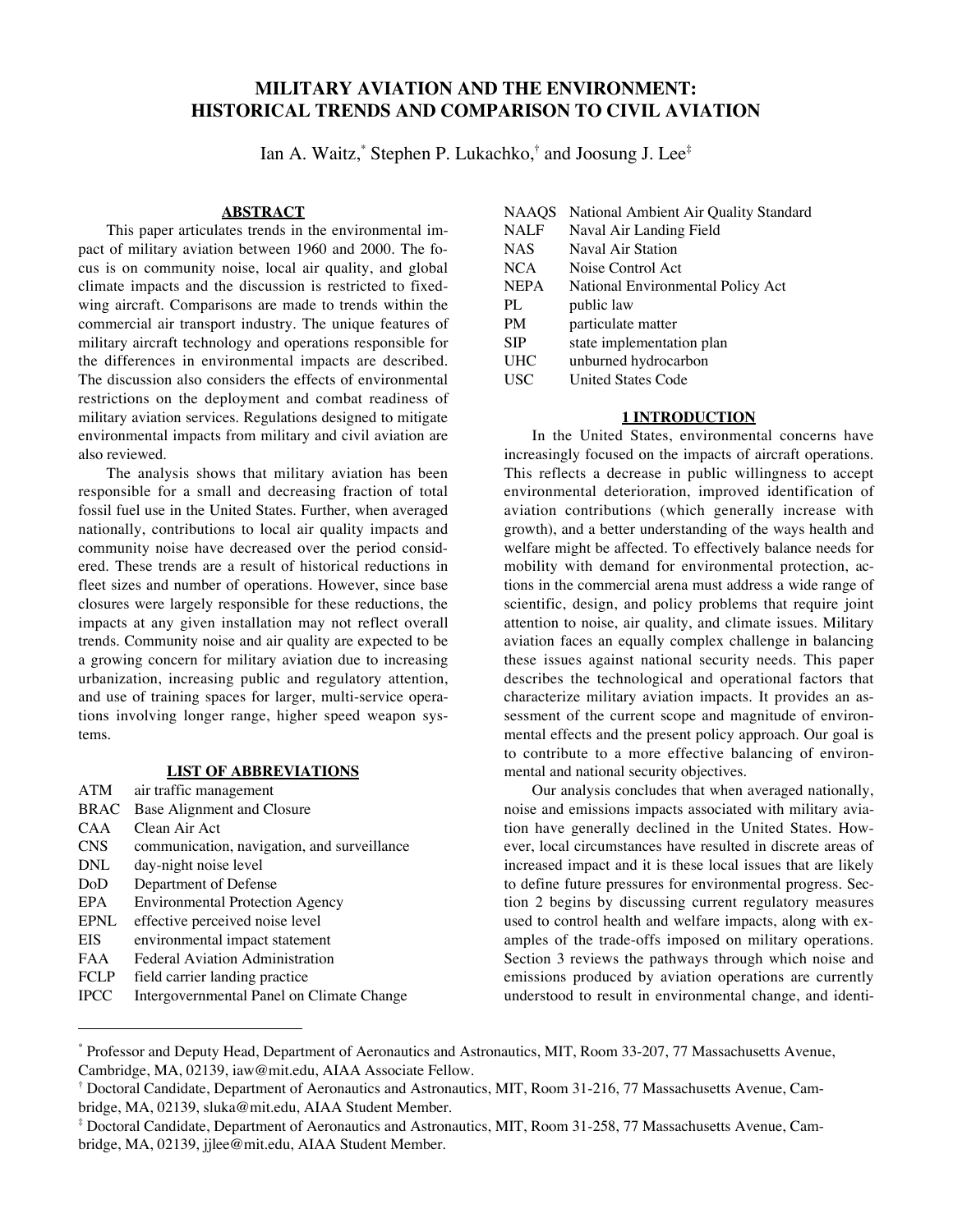fies relevant metrics. Section 4 employs these metrics to evaluate the historical evolution of community noise, local air quality, and global climate impacts associated with military aviation. Section 5 is a summary.

Unique features of military aircraft technology and operations are responsible for differences in environmental performance when compared to commercial aviation. It will be apparent from our investigation that data and methods for quantifying trends in environmental impact are more readily available than complementary information for quantifying how environmental requirements affect national security. Because the lack of such a capability makes it difficult to fully evaluate this important interaction, we recommend an effort to establish metrics for assessing national security impacts. This is an important challenge for the U.S. Department of Defense (DoD), the agency ultimately responsible finding the right balance.

# **2 CONTEXT OF MILITARY AVIATION ENVIRONMENTAL IMPACTS**

The most important impacts of environmental issues on military aviation are associated with the deployment and combat readiness of the airborne services, particularly as related to limitations on the realism of training activities.<sup>1,2,3</sup> Navy pilot training for aircraft carrier landings in the U.S. is a valuable example of the practical implications. Land-based training for carrier landings is intended to closely mimic actual procedures at sea. To best preserve realism, pilots would ideally execute such field carrier landing practice (FCLP) procedures from a 600 ft  $($ ~185 m) pattern altitude to simulate an approach at sea. However, resulting noise levels in residential areas surrounding some bases have proved unacceptably high using this altitude. Naval Air Station (NAS) Oceana and Naval Air Landing Field (NALF) Fentress, the primary East Coast training areas for Navy pilots, raised FCLP procedures to 1000 ft ( $\sim$ 305 m) and 800 ft ( $\sim$ 245 m), respectively, gaining a reduction in noise levels, but also losing realism. Because this is a potential safety issue for operations at sea and may extend training requirements, the Navy has recently launched an effort to identify a new remote outlying field at a potential cost of \$40M to \$115M to alleviate these operational impacts.4

Issues related to operational restrictions resulting from noise, such as the FCLP case, or air quality concerns are broadly termed encroachment. Once remote and sufficiently large to minimize interactions with local populations, bases and training ranges have faced increasing pressure from local communities to mitigate environmental effects. Evolving DoD requirements for use of training ranges compounds the effect of increasing urbanization. As the DoD pursues more multi-service, coordinated warfighting, and as the speed and range of sensors and weapons systems increase, the size of the battle space effectively increases. Thus, the area required for training increases.

While tort cases have long been a route for resolution

of environmental grievances (nuisance complaints, for example), a significant basis of U.S. federal environmental and administrative law has been established over the last three decades that outlines the minimum extent to which encroachment is considered in decisions concerning military aviation. The broadest legal standard addressing the use of DoD environmental expenditures is the 1969 National Environmental Policy Act (NEPA) (42 USC 4332). NEPA requires federal agencies to assess the health, socioeconomic, ecological, cultural, and aesthetic impacts of major actions through the development of an environmental impact statement (EIS). NEPA has an important role in weapon system basing decisions.<sup>5</sup> While it is not possible to generalize which issues will be most important in any particular EIS, recent assessments for the F/A-18C/D, F/A-18E/F, and F-22 aircraft suggest noise and emissions have increasingly influenced deliberations.<sup>6,7</sup> A national security exemption in the 1972 Noise Control Act (NCA) (42 USC 4901 to 4912) gives the EIS process and court actions based on constitutional and tort law a central role in responses to noise impacts. For example, property owners in Virginia Beach and Chesapeake, Virginia, have alleged that overflights of Navy F/A-18C/D aircraft have adversely impacted the value of their property and have resulted in a taking without compensation, in violation of the Fifth Amendment of the U.S. Constitution.<sup>7</sup> The regulatory treatment of military aviation emissions is broader. Unlike noise, federal law provides states with an important additional measure of control over the emissions of military aircraft through the general conformity rule of the 1970 Clean Air Act (CAA) (with amendments, 42 USC 7401 to 7601).

The CAA provides for minimum air quality standards for certain pollutants (the National Ambient Air Quality Standards, or NAAQS) and requires states to implement a plan to achieve or exceed these minimum standards. While there are no direct emissions regulations for military aviation technology, the general conformity rule (42 USC 7506) prohibits the federal government from funding, licensing, permitting, approving, or otherwise supporting activities that do not conform to an approved state implementation plan (SIP). Any activities at a military installation or range that are not consistent with state plans can thus be halted. Conformity rule-based obligations were required for the F/A-18E/F introduction at NAS Lemoore in 1998 where the Navy had to identify 300 tons  $\left(\sim 270\right)$ metric tons) of  $NO<sub>x</sub>$  emissions offsets before the aircraft would be allowed to operate.<sup>8</sup> The Joint Strike Fighter may face similar restrictions as more than half of the bases considered for operations could be impacted by their presence in non-attainment zones, areas that do not meet the primary NAAQS set by the federal government.<sup>9</sup> The military has closed more than a dozen bases in California as part of the Base Realignment and Closure (BRAC) process, and difficulty in attaining emissions standards was one of the many important factors considered. Commercial airports must also conform to an applicable SIP, and this indirectly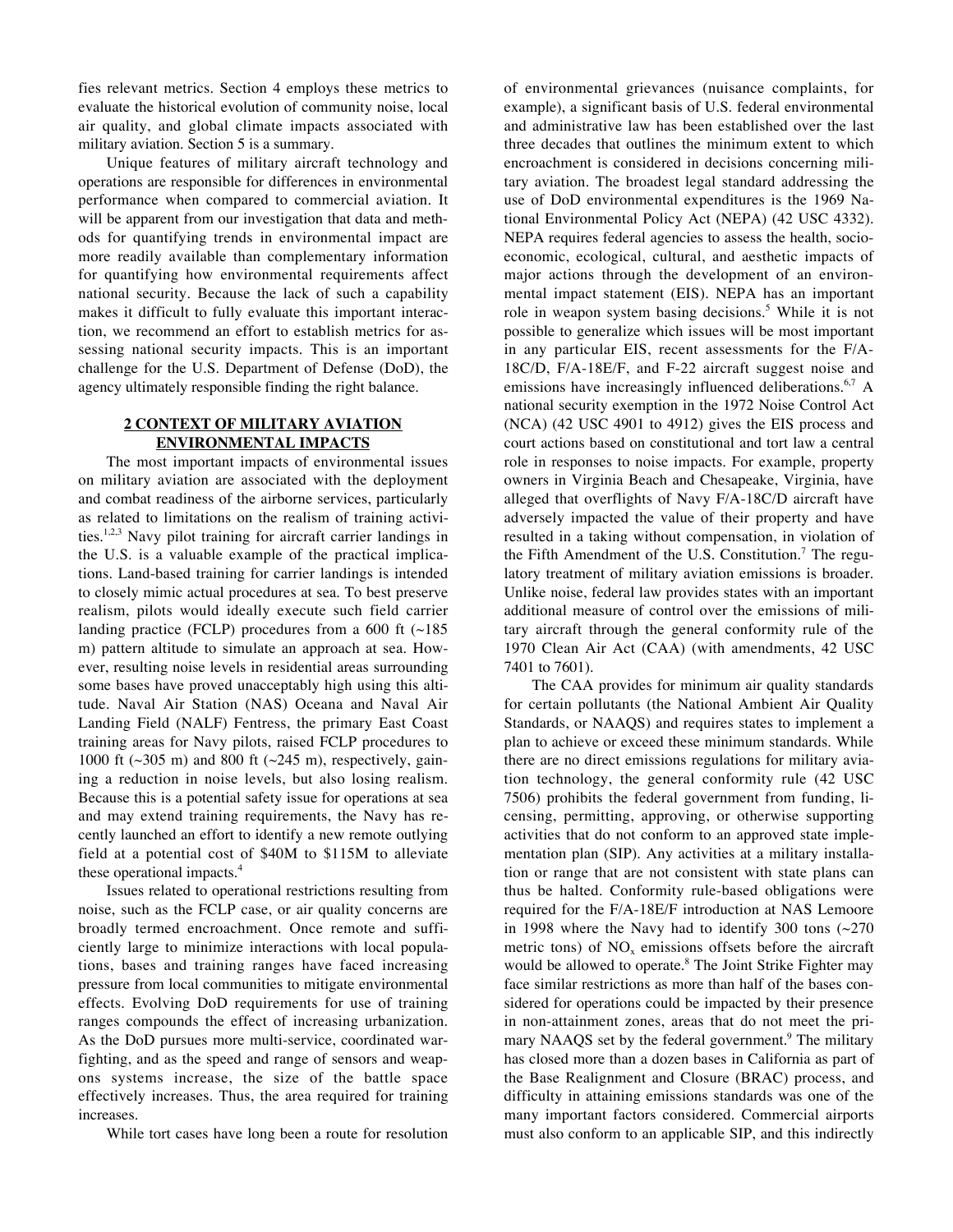influences certification standards for commercial aircraft emissions. A similar indirect connection to design practice is also apparent for military systems. Although there are no certification standards, manufacturers are increasingly considering environmental performance in their research, design, and development activities for military aircraft.

In fiscal year 2002, the DoD was authorized to spend up to \$4B in public funds for environmental programs  $(PL107-107)$ .<sup>10</sup> While legal standards provide a means to resolve environmental complaints, military planning has historically emphasized land-use policy to manage local impacts associated with noise and emissions. Indeed, compatible land-use policies (along with enhanced administrative functions and improved community outreach) are the basis of the Sustainable Ranges Initiative<sup>8</sup> and the Readiness and Range Preservation Initiative,<sup>3</sup> the most recent DoD programs to balance environment and national security. The continued necessity for operational limitations and erosion of land buffers at existing sites, as well as negative effects on basing decisions for future systems, suggest that a different approach may be necessary in the future. Emissions and noise performance requirements may become a more significant part of military technology development. This may be particularly important in dealing with environmental issues that do not as yet have an institutionally defined standard of control. While it is expected that the local noise and emissions issues overviewed in this section will remain central for several decades, climate issues represent an important source of uncertainty in establishing future military aviation environmental requirements.

Alternatively, to limit the perceived costs of environmental restrictions on military readiness, legislative remedies have been proposed that would require an explicit balancing of the environmental and national security requirements placed on military aviation. An early version of the 2002 DoD budget authorization bill (PL107-107) would have required a national security impact assessment to be performed in parallel with the EIS. While not passed into law, this proposal highlights the ongoing search for an improved methodology through which environmental and national security impacts can be comparatively assessed and balanced. The next sections demonstrate that data and methods for quantifying the environmental impact of military actions are available. However, complementary information for assessing the national security impact of various environmental actions, beyond anecdotal evidence, is comparatively lacking.

## **3 METRICS FOR AVIATION NOISE AND EMISSIONS IMPACTS**

A variety of metrics are available for assessing the noise and emissions performance of aircraft, and the civil and military systems in which they operate. Some are more useful for understanding trends in technology whereas others have greater relevance to evaluating environmental impact. Our focus is on the latter. For example, noise levels are well correlated to the overall weight, number of engines, and the mission defined for an aircraft. When these factors are taken into account, as in commercial aircraft certification standards, technology trends are more clearly highlighted. However, from a community noise perspective, the person on the ground is less concerned with the configuration of the aircraft than with the perceived noise it produces. Thus, trends in environmental impact are more appropriately assessed using measures such as the effective perceived noise level (EPNL), independent of the weight of the aircraft. As another example,  $NO<sub>x</sub>$  is a strong function of engine pressure ratio and overall rated thrust output of the engine. While technology performance is typically evaluated in terms of the mass of  $NO<sub>x</sub>$  per unit thrust, placed on a sliding scale in terms of engine pressure ratio, local air quality is more directly related to the total mass of pollutants emitted  $(e.g., kg-NO<sub>x</sub>)$ per day). This section reviews the metrics used to judge the magnitude and scope of aviation emissions and noise impacts. Noise is addressed in Section 3.1 and emissions in Section 3.2. Section 4 addresses the underlying technological and operational trends.

### **3.1 Assessment of Noise Impacts**

Although auditory damage is an important occupational hazard for aircraft support personnel, community noise levels around bases are not typically high enough to cause hearing loss. Noise in any case produces a variety of adverse physiological and psychological responses. Common among these are speech interference and sleep disturbance, which may result in reduced productivity for a variety of tasks associated with learning and work. Definitive evidence of other non-auditory health effects as a direct consequence of aviation noise is not available, $^{11}$  but some studies suggest such connections, including hypertension in children.<sup>12</sup> The most widespread measure of adverse reactions to living in noisy environments is annoyance, a generalized and subjective descriptor that by definition overlaps with the impacts already mentioned. There are a variety of well-established procedures and metrics for relating sound measurements to human annoyance. These take account of the non-uniform response of the human ear both in frequency and amplitude, sensitivity to tonal versus broadband noise, and levels of background noise. For a single aircraft operation these effects are usually represented by EPNL measured in decibels (EPNdB). For commercial aircraft, EPNL forms the basis of noise certification standards set under the NCA and subsequent amendments. The EPNL signature of a military aircraft is controlled primarily by engine noise. Studies have also attempted to determine the impact of aircraft noise on over one hundred different species of domestic and wild mammals, birds, and marine mammals. The majority of the literature indicates that domestic and wild animals exhibit minimal behavioral reactions to military overflights and seem to habituate to the disturbances over a period of time without discernible long-term effects.<sup>5</sup> In the absence of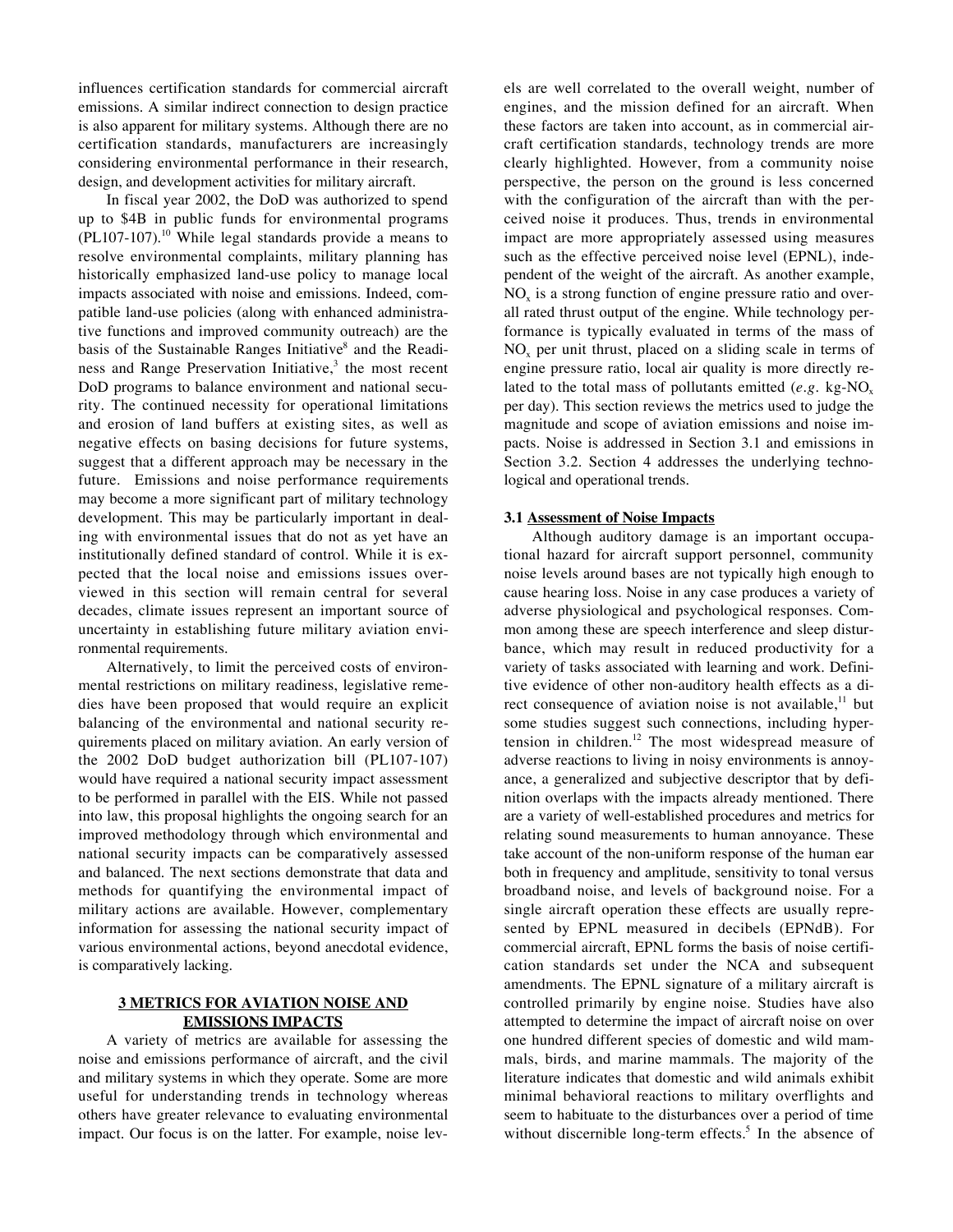**Table 1. Residential response to noise levels described by the DNL measure.11**

|                                                           | <b>Effects: Hearing Loss Annovance</b>   |                                                         |                                         |                                                                                                 |
|-----------------------------------------------------------|------------------------------------------|---------------------------------------------------------|-----------------------------------------|-------------------------------------------------------------------------------------------------|
| Day-Night<br>Average<br><b>Sound Level</b><br>in Decibels | <b>Qualitative</b><br><b>Description</b> | $%$ of<br><b>Population</b><br><b>Highly</b><br>Annoved | Average<br>Community<br><b>Reaction</b> | <b>General Community</b><br><b>Attitude Towards Area</b>                                        |
| 75 and<br>above                                           | May begin<br>to occur                    | 37%                                                     | Very severe                             | Noise is likely to be the most important of all adverse<br>aspects of the community environment |
| 70                                                        | Will not<br>likely occur                 | 22%                                                     | Severe                                  | Noise is one of the most important adverse aspects<br>of the community environment              |
| 65                                                        | Will not<br>occur                        | 12%                                                     | Significant                             | Noise is one of the important adverse aspects of the<br>community environment                   |
| 60                                                        | Will not<br>occur                        | 7%                                                      | Moderate<br>to slight                   | Noise may be considered an adverse aspect of the<br>community environment                       |
| 55 and<br>below                                           | Will not<br>occur                        | 3%                                                      | Moderate<br>to slight                   | Noise considered no more important than various<br>other environmental factors                  |

definitive data on the effect of noise on animals, the U.S. National Research Council has proposed that protective noise criteria for animals be taken to be the same as for humans.<sup>13</sup>

For assessing the noise impact of a specific base on the local community, it is more useful to consider a summative measure of the noise produced by flight operations. One such measure is the day-night noise level (DNL), a metric correlated with community annoyance from aircraft noise. The DNL metric is calculated as the A-weighted sound energy (*i.e.* accounting for unequal loudness perception across different frequencies) averaged over a 24 hour period. A 10 dB penalty is added for nighttime events, assuming that night operations are twice as annoying as those occurring at other times of the day because of the potential for sleep disturbance and because background noise is lower at night. The U.S. Federal Aviation Administration (FAA) and DoD employ DNL to determine the compatibility of airport-local land uses with aircraft noise levels. Table 1 summarizes community response to noise as described by  $DNL$ .<sup>11</sup> At 55 dB DNL (indoors or outdoors) a community will generally perceive aviation noise as no more important than various other environmental factors with about 3% of the population highly annoyed. At 65 dB DNL, 12% of the population may be highly annoyed and the community will generally consider aviation noise as one of the important adverse aspects of the environment. For comparison, the range of exposure to noise in urban areas is typically 58 to 72 dB. Corresponding ranges for suburban and wilderness areas are 48 to 57 dB and 20 to 30 dB, respectively.

It is important to note that while the correlation in Table 1 is a useful gauge of community response, it does not necessarily determine when noise ceases to have an economic impact on a community (*e.g.* via property value depreciation). Noise mitigation policies based on DNL implicitly perform a cost-benefit balance, and current DoD and FAA noise planning policies suggest that areas with less than 65 dB DNL levels should not be considered for

noise abatement. However, for both military and commercial aviation, most complaints regarding aviation noise come from areas with a DNL less than 65 dB. Data compiled by the FAA to evaluate extent of population exposure to commercial aircraft noise levels at or above outdoor urban environments indicates that the number of people living in areas with a DNL of 55 to 65 dB may be 5 to 30 times the number of people living with greater than 65 dB DNL. Figure 1 shows the historical evolution of noise exposure in these zones and future projections developed by the FAA. The large reductions in the population affected by commercial aviation noise indicated by Figure 1 have resulted primarily from two factors: low noise aircraft op



*Figure 1. Estimated number of people exposed to commercial aircraft noise in the U.S.30 Noise exposure for 65 dB DNL to 1996 estimated from historical FAA sources. Future estimates calculated using the FAA MAGENTA noise model. Exposure to 55 dB DNL is based on scaling from current population distributions around airports.*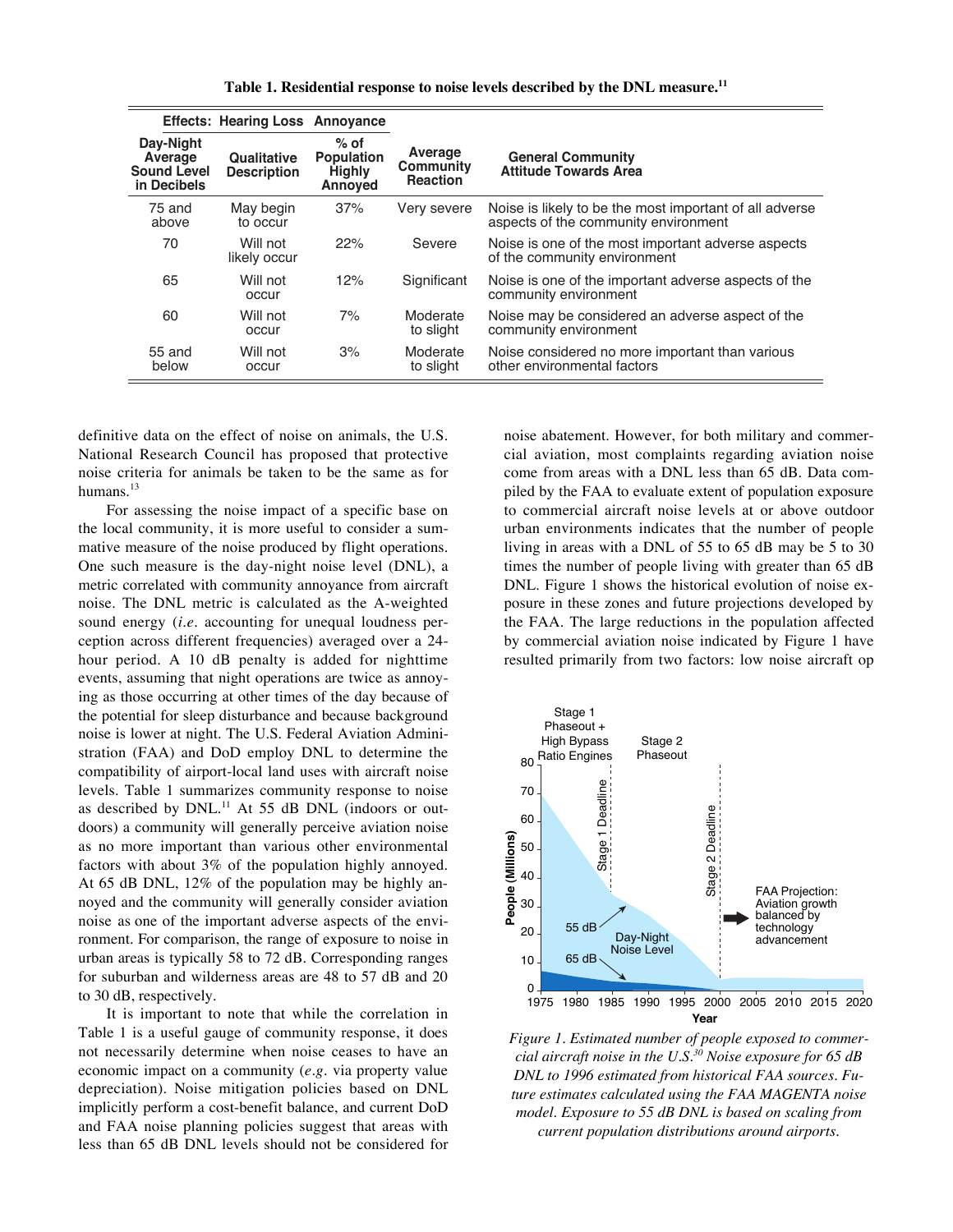erations enabled by advances in aircraft communication, navigation and surveillance, and air traffic management (CNS/ATM) technology, and the phase-out of high noise aircraft through regulatory action enabled by the availability of improved engine technology (*e.g.* as increased bypass ratio). The importance of the latter, made possible through international agreement and enacted through the 1990 Airport Noise Control Act (49 USC App. 2151 to 2158), is quite significant. While the total number of aircraft phased-out corresponded to 55% of the fleet in 1990, that portion of the fleet accounted for more than 90% of the total cumulative noise at airports. The cost of prematurely retiring these aircraft has been estimated at between \$5B and \$10B.<sup>14,15</sup> Over the next 20 years, estimates by the FAA suggest that the number of people affected by commercial aircraft noise in the U.S. will be constant; increases in the number of operations are expected to offset projected improvements in technology within the fleet. To address continued noise concerns the FAA has adopted a 'Balanced Approach'—a combination of source reduction (quieter aircraft), land-use planning and management, noise abatement operational procedures, and operating restrictions.

The DoD assesses noise exposure at individual military bases using similar modeling techniques as the FAA for commercial aircraft. No overall exposure data is available for the military case, but an example comparison between the military and commercial experiences with noise exposure can be found in the map shown in Figure 2,



*Figure 2. Noise exposure mappings of DNL contours for NAS Oceana, NALF Fentress, and NS Norfolk Chambers Field with comparison to Norfolk International Airport. Compiled by the DoD Air Installations Compatible Use Zones (AICUZ) program using the NOISEMAP model.<sup>19</sup> Image data provided by J. Ghosen, Ecology and Environment, Inc., Lancaster, NY, 2001.*

which includes three military airfields and one commercial airfield. NAS Oceana and NALF Fentress have perhaps the most significant community noise opposition of any military airfields. FCLP procedures conducted at these bases represent particularly noisy operations, reflected in the extent to which the 65 dB DNL contours reach into the local community. In comparison to Norfolk International Airport, the land area exposed to 65 dB DNL or higher around Oceana is greater by approximately 10 times. Approximately 87,000 people reside within the 65 dB DNL contours around Oceana and Fentress alone.<sup>16</sup> In comparison, the FAA estimates that cumulatively, approximately 500,000 people reside within the 65 dB DNL contours around all commercial airports in the United States.<sup>17</sup> A balance between number of operations and the noise level of the related technology explains the difference in exposure area. There are only  $\sim$ 120 take-offs per day at Oceana compared to the average 210 take-offs per day at Norfolk.<sup>18</sup> However, military aircraft can be significantly noisier than their commercial counterparts. These technological and operational trends are further elaborated in Section 4. The large contours around Fentress, built to move FCLP operations from Oceana, are the result of an average of 354 FCLP and 20 take-off operations per day<sup>19</sup> and reflect the modified, higher altitude FCLP procedures discussed previously. As noted, military aviation has typically relied on operational changes and land-use planning to address these noise concerns.

### **3.2 Measurement of Emissions Impacts**

Emissions impacts are distinct from noise impacts for a variety of reasons. These include a more direct connection to human and ecosystem health (*e.g.* morbidity and mortality versus annoyance), a broader range of time scales over which the effects can occur (from a day to 100's of years), and a broader range of length scales over which the effects are realized (local, regional and global). As a whole, aviation emissions are expected to increase and constitute a greater proportion of both the local contributions to regional emissions around airports and the global anthropogenic climate impact. $20,21$ 

The total mass of emissions from an aircraft is directly related to the amount of fuel consumed. Chemical species in the exhaust that are of consequence to emissions impacts include carbon dioxide  $(CO_2)$  and water vapor  $(H_2O)$ , nitrogen oxides  $(NO_x)$ , unburned hydrocarbons  $(UHC)$ , carbon monoxide (CO), sulfur oxides  $(SO_x)$ , other trace chemical species that include the extended family of nitrogen compounds  $(NO<sub>v</sub>)$ , and non-volatile particulate matter (PM). Emissions of  $CO<sub>2</sub>$  and  $H<sub>2</sub>O$  are products of hydrocarbon fuel combustion and are thus directly related to the aircraft fuel consumption, which in turn is a function of the weight, aerodynamic design, and engine performance of the aircraft. Emissions of NOy, non-volatile PM, CO, UHC, and  $SO<sub>x</sub>$  are further related to the manner in which fuel is combusted within the engine and, to some extent, to post-combustion chemical reactions occurring within the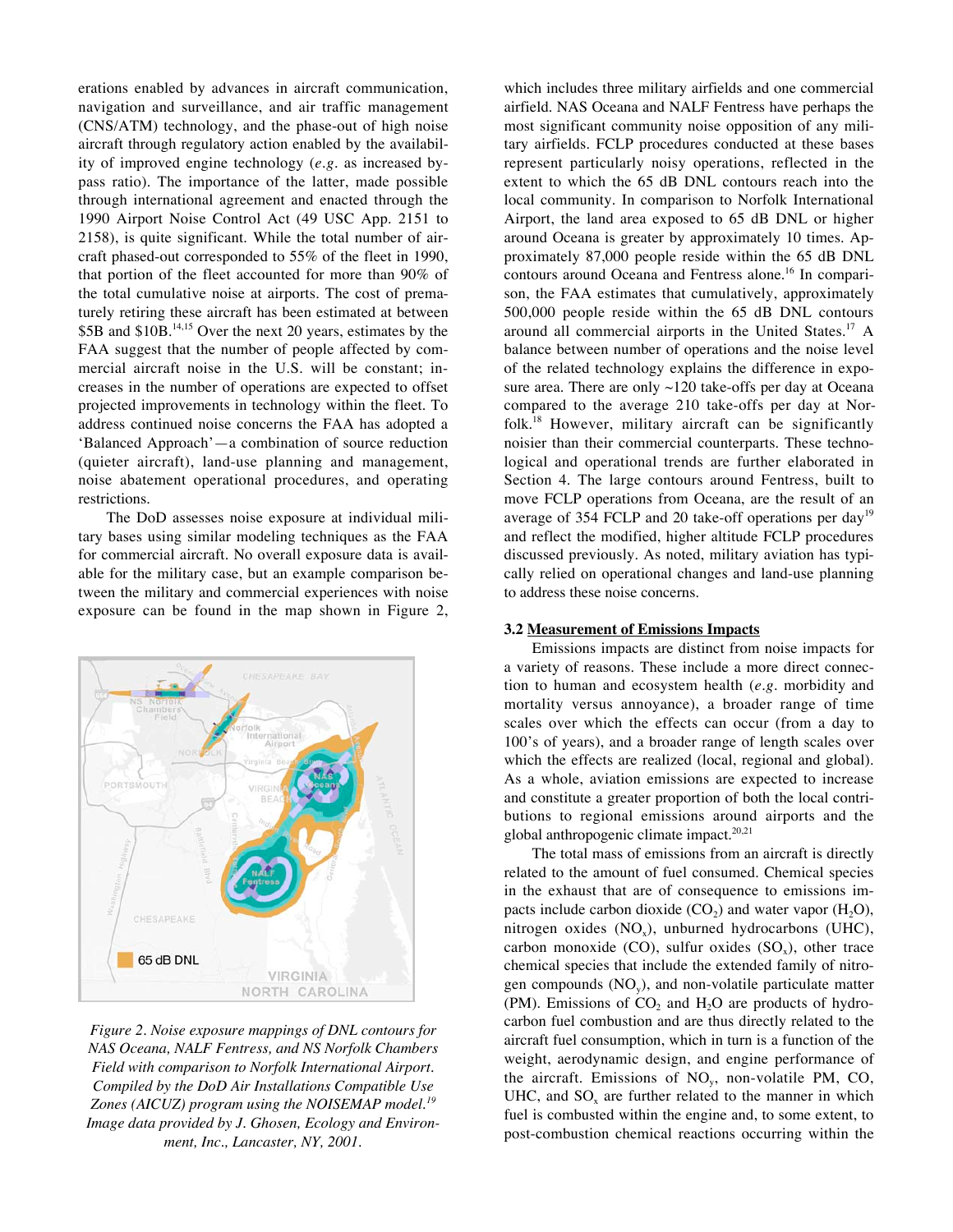engine. PM and UHC emissions are additionally dependent on fuel composition. Thus, emissions other than  $CO<sub>2</sub>$  and H2O are primarily controlled by the engine design, but total emissions can be reduced through improvements in overall fuel efficiency. Such emissions are therefore typically quoted relative to the total amount of fuel burned as an emission index  $(e.g. g-NO_x/kg \text{ of fuel}).$ 

Local air quality issues around airports focus on the human health (*e.g.* cardiac and respiratory) and welfare (*e.g.* visibility and acidic precipitation) impacts of ozone production, related to emissions of  $NO<sub>x</sub>$ , CO, and UHC, and changes to ambient concentrations of fine particulates, due to direct perturbations from non-volatile PM emissions and secondary formation of volatile PM resulting from conversion of  $NO<sub>y</sub>$ ,  $SO<sub>x</sub>$ , and possibly UHC emissions. The NAAQS determined by the U.S. Environmental Protection Agency (EPA) set limits on ozone, and two size ranges of PM, less than 10  $\mu$ m (PM10) and less than 2.5  $\mu$ m (PM2.5). Aviation-related PM emissions are found in the smaller size range. The remaining NAAQS address CO, SO<sub>2</sub>, NO<sub>2</sub>, and lead. Additional chemical species emitted from aircraft engines have relevance to climate change. $20$ Climate change is also associated with a broader range of impacts on human and ecosystem health and welfare. $^{22}$ 

Assessments of aviation contributions to local and regional emissions inventories and how they may alter air quality are lacking for military aviation. Furthermore, in contrast to noise assessments, few metrics have been developed to evaluate population exposure to airport air quality impacts. Airport  $NO<sub>x</sub>$ , UHC, and CO emissions, which result from a combination of both aircraft and nonaircraft related ground operations, can be important contributors to regional ozone levels. One example is shown in Figure 3, which compares the  $NO_x$  contributions of Kennedy and LaGuardia airports around New York City to major point sources in the region.<sup>23</sup> In many regions, airports are among the single largest sources with contributions to regional emissions inventories that are typically



*Figure 3. Ranking of top sources for NO<sub>x</sub> emissions for the New York City metropolitan area.<sup>23</sup>*

several percent of the total.<sup>21</sup> For many air quality changes, a direct proportionality between emissions and ambient concentrations can be assumed as a first order estimate of impact.

Health and ecosystem impacts associated with climate change are related to alterations in surface temperatures, which vary regionally and occur as the result of perturbations to the radiative balance of the atmosphere. Changes in this balance are communicated in terms of radiative forcing, measured in watts per unit of surface area (*e.g.*  $W/m<sup>2</sup>$ ). Positive radiative forcing indicates a net warming tendency and is typically determined relative to preindustrial times. Because the majority of aircraft emissions are injected into the upper troposphere and lower stratosphere (typically 9-13 km in altitude), aviation emissions impacts are unique among all industrial activities. The impact of burning fossil fuels at altitude is approximately double that due to burning the same fuels at ground level. The mixture of exhaust species discharged from aircraft perturbs radiative forcing 2 to 4 times more than if the exhaust was  $CO<sub>2</sub>$  alone. This is largely a result of the effects of  $NO<sub>x</sub>$  and aviation-induced cloudiness (contrails and cirrus formation), although there is high uncertainty with respect to the latter. In contrast, the overall radiative forcing from the sum of all anthropogenic activities is estimated to be a factor of 1.5 times  $CO_2$  alone.<sup>20</sup>

Figure 4 shows recent estimates of the radiative forcing by various aircraft emissions for 1992 and projections for the year 2050 published by the Intergovernmental Panel on Climate Change (IPCC).<sup>20</sup> These estimates translate into an estimated 3.5% of the total anthropogenic forcing in 1992 and 5% by 2050 for an all-subsonic commercial fleet. For both 1992 and 2050, it is estimated that there is a 67% probability that the value for radiative forcing falls (or will fall) within the range indicated by the error bars. Thus, for 2050, it is likely that the radiative forcing due to aircraft alone may fall between 2.5% and 13.2% of the total anthropogenic forcing. While broadly consistent with these IPCC projections, subsequent research reviewed by the Royal Commission on Environmental Protection has suggested that the climate impact indicated in Figure 4 is likely to be an underestimate.<sup>24</sup> In particular, while the impact of contrails is probably overestimated, aviation-induced cirrus clouds could be a significant contributor to positive radiative forcing,  $NO<sub>x</sub>$ related methane reduction is less than shown, reducing the associated cooling effect, and growth of aviation in the period 1992-2000 has continued at a rate larger than that used in the IPCC reference scenario. The trends discussed in the next section will help assess the extent to which this potentially significant impact relates to emissions from military aviation.

### **4 TRENDS IN MILITARY AIRCRAFT ENVIRONMENTAL PERFORMANCE**

In light of increasing demand for environmental protection and increasing requirements for range access<sup>8</sup> to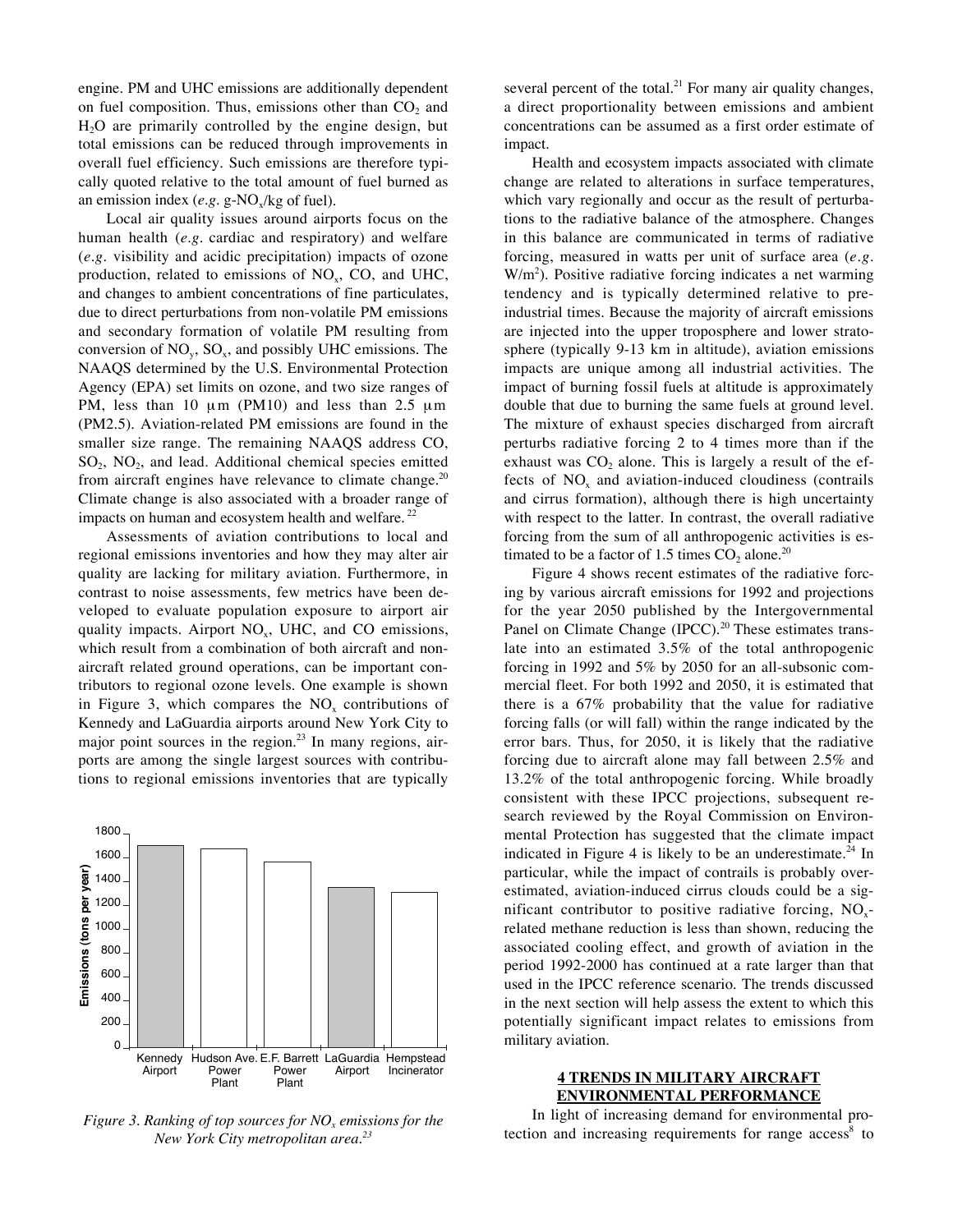

*Figure 4. Aircraft radiative forcing estimated for 1992 (+0.05 W/m2 total) and projected to 2050 (+0.19 W/m2 total).20 Note differences in scale. Notations below graphs indicate the level of scientific understanding for the impact of each exhaust species. The heavier dashed bar for aviation-induced cirrus cloudiness describes the range of estimates, not the uncertainty.*

maintain national security, it is valuable to assess trends in the environmental performance of military aviation systems. This section examines these trends, and in order to highlight the governing factors, our analysis further reflects the evolution of military aviation noise and emissions characteristics against similar characteristics in commercial aviation. Much of the public pressure to alleviate aviation environmental impacts derives from their experience with commercial aircraft.

The contrasting goals of military and civil aviation lead to systems designed for significantly different missions, and it is the performance and use of these systems, rather than fundamentally different mechanisms of noise or emissions production, that drive differences in operational and technological trends. This is particularly the case for high performance military aircraft. Section 4.1 briefly reviews the functional requirements of military and commercial aircraft and their effect on aircraft and engine design, noise, and emissions. Section 4.2 discusses trends in fleet size and differences in operational tempo between military and commercial aviation. Following this, historical trends in noise and emissions are presented in Sections 4.3 and 4.4, respectively. Metrics of comparison were chosen to assess trends in technology as they affect environmental impact. Several data sources were used as inputs to the analysis including emissions and noise data,25-31 fleet and operational statistics, $32-39$  and descriptions of aircraft and engine parameters. 40-42 The analysis considers only fixedwing aircraft.

### **4.1 Mission Aircraft Requirements, Effects on Design, and Implications for Noise and Emissions**

Before discussing specific relationships between aircraft and engine design, and noise and pollutant emissions,

some general observations regarding unique features of aviation systems relative to other modes of transport will help provide useful benchmarks. Compared to land-based systems, aviation systems are characterized by more stringent weight and volume constraints, and higher complexity, and safety is often a more critical issue in design and operation. These characteristics lead to very long technology development times (10 to 20 years) and high capital costs (\$100M for a commercial aircraft, and as high as \$1B for some military aircraft). Further, aircraft typically have very long service lives, 30 years for commercial and up to 100 years planned for selected military systems (such as the B-52). Technology evolution and uptake is thus slower than in other forms of transportation. The average age of the Air Force fleet is approximately 21 years<sup>38</sup> whereas that of the U.S. commercial fleet is  $13$  years.  $32$ 

The mission requirements of commercial and military aircraft differ, with the exception of military aircraft used for fuel tankering and transportation (which constitute about half of the military fleet). As a result, specific design trades are made that affect the environmental performance of the systems. In particular, commercial aircraft are designed to maximize range for a given fuel and passenger payload. In doing so, fuel efficiency becomes the most important metric. However, for military aircraft and in particular fighter aircraft, maneuverability is a prime design driver in addition to range. Thus, the thrust-to-weight ratio of the aircraft is often as important as fuel efficiency. This difference drives the design of many military and commercial engines in different directions.

Commercial aircraft tend to use high-bypass ratio engines with large frontal areas, an application suitable only for subsonic flight. Compared to military engines, they are relatively larger in size and weight. Because of the corre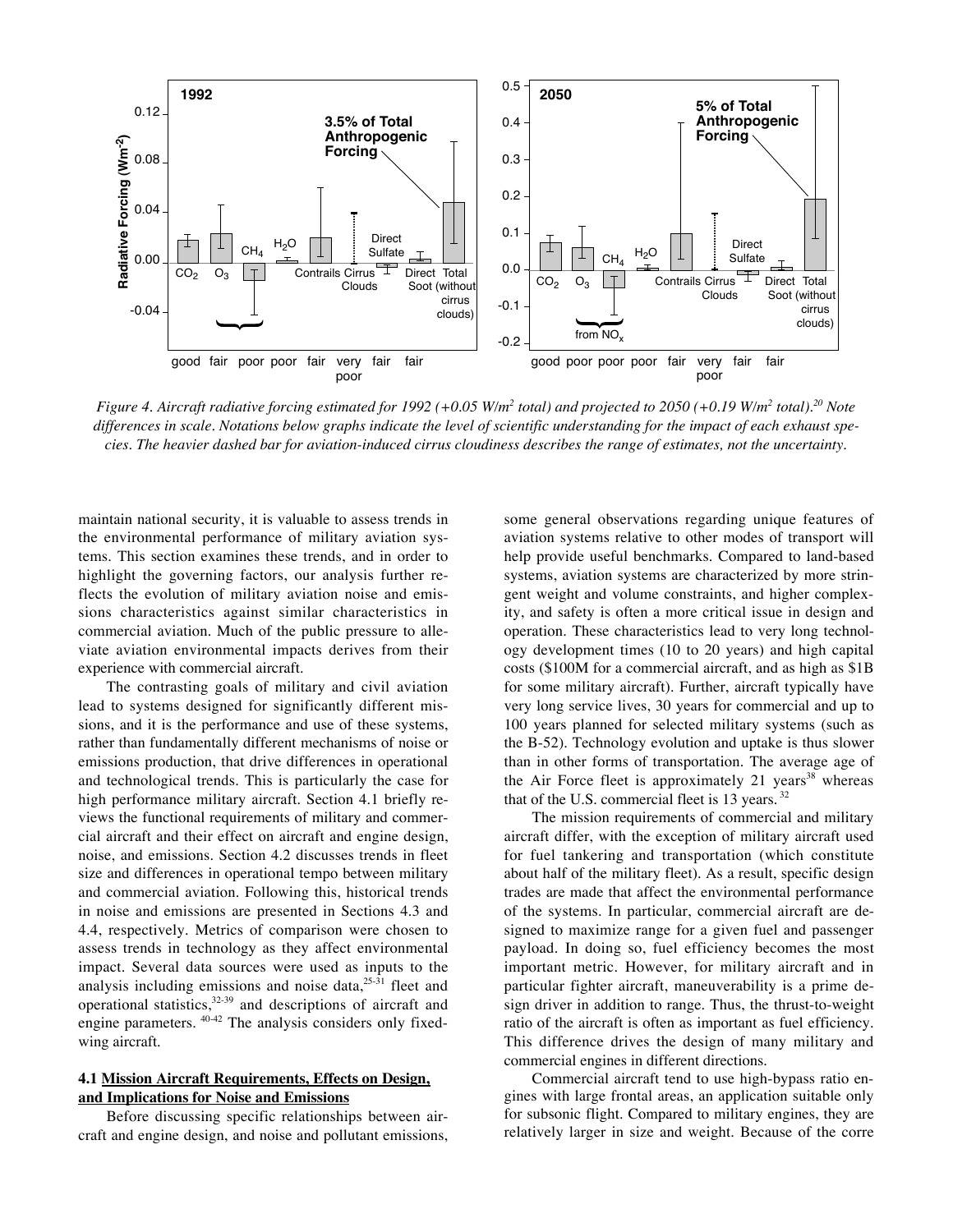

*Figure 5. Military and commercial fleet sizes.32,34,35,38,40*

spondingly low exit velocities, these engines also are relatively quieter than engines with lower mass flows and higher exit velocities. In contrast, many military aircraft missions mandate engines of high thrust-to-weight for maneuverability, and low frontal area to minimize drag for supersonic flight and to provide better integration with the airframe for low-observability requirements. Thus, the size and weight of the propulsion system are more important and high specific thrust (thrust per unit mass flow) engines are typically used. These engines have higher noise because of the higher exit velocities. Military aircraft can also cause sonic boom at high speeds, but such operation is almost always restricted to non-residential areas. Both types of engines suffer from high  $NO<sub>x</sub>$  emissions since both employ high temperatures and pressures to increase efficiency and thrust per unit mass flow.

### **4.2 Fleet Size and Operational Tempo**

While the size of the fixed-wing military aviation fleet is larger than the commercial fleet, military aircraft are flown at a much slower operational tempo. This has significant implications for noise and fuel use. Figure 5 shows that over the past decade, the fixed-wing military fleet has dramatically contracted, as older systems have been retired and fewer, multi-mission capable aircraft introduced as replacements. Currently the combined Air Force and Navy fleet numbers roughly 9000 aircraft and the commercial fleet numbers approximately 6000 aircraft. Note that in 2000 there were roughly 5500 aircraft in the Army fleet, however only 4% of these were fixed-wing aircraft.<sup>43</sup> In contrast, the commercial fleet has grown, driven by an approximately 4% long-term annual growth in demand for air travel 33 and despite an historical increase in the number of seats per aircraft.<sup>46</sup> Note that subsequent to the events of September 11, 2001, total revenue passenger kilometers (RPK) fell by 8% and fuel burn by 16%, comparing 2-year averages before and after. $39$  In addition, the percentage of the commercial fleet parked increased from 6% to 13%.



*Figure 6. Average number of daily operations for commercial and military aircraft.34-39 Each flight is considered one operation. In other references, each take-off and landing may be considered as separate operations, resulting in two operations per flight.*

However, future projections estimate a resumption of the long-term growth trend within the next several years. $33$ 

As revenue generation is a primary motivation, utilization of commercial aircraft is much higher than for military aircraft. As shown in Figure 6, large commercial aircraft are flown on average 4.7 times per day. To arrive at an estimate for military operational tempo, data for flying hours per year  $37$  were combined with estimates for flying hours per operation for generic aircraft types found in Metwally 44 to estimate operations per year for each type of aircraft. The result indicates a much lower usage of approximately 0.35 times per day, a factor of approximately 13 less than their commercial counterparts. Historical trends in noise and emissions described in the following sections demonstrate that these differences in operational tempo largely offset differences in technology performance between the military and commercial fleets.

#### **4.3 Historical Trends in Noise**

Military aircraft are, in general, noisier than commercial aircraft on a single event basis, particularly in certain modes such as afterburning. Figure 7 presents noise levels for military and commercial aircraft presented in terms of EPNL for a single overflight at 1000 ft  $(\sim 305 \text{ m})$ . For reference, an increase of 10 EPNdB is roughly equivalent to a doubling of annoyance for a single event. It is important to note that the flight profiles used in take-off and landing are generally different for each type of military and commercial airplane. Using a 1000 ft  $(\sim 305 \text{ m})$  flyover is a consistent basis for comparison for all of these aircraft, but is one step removed from the community noise impact since aircraft-specific operational measures are absent. For commercial aircraft the 1000 ft (~305 m) flyover data are on average 10% higher than certified take-off noise with a range of 0% to  $+23\%$ .<sup>30</sup> The correspondence with actual military noise exposures at take-off averages 5% with a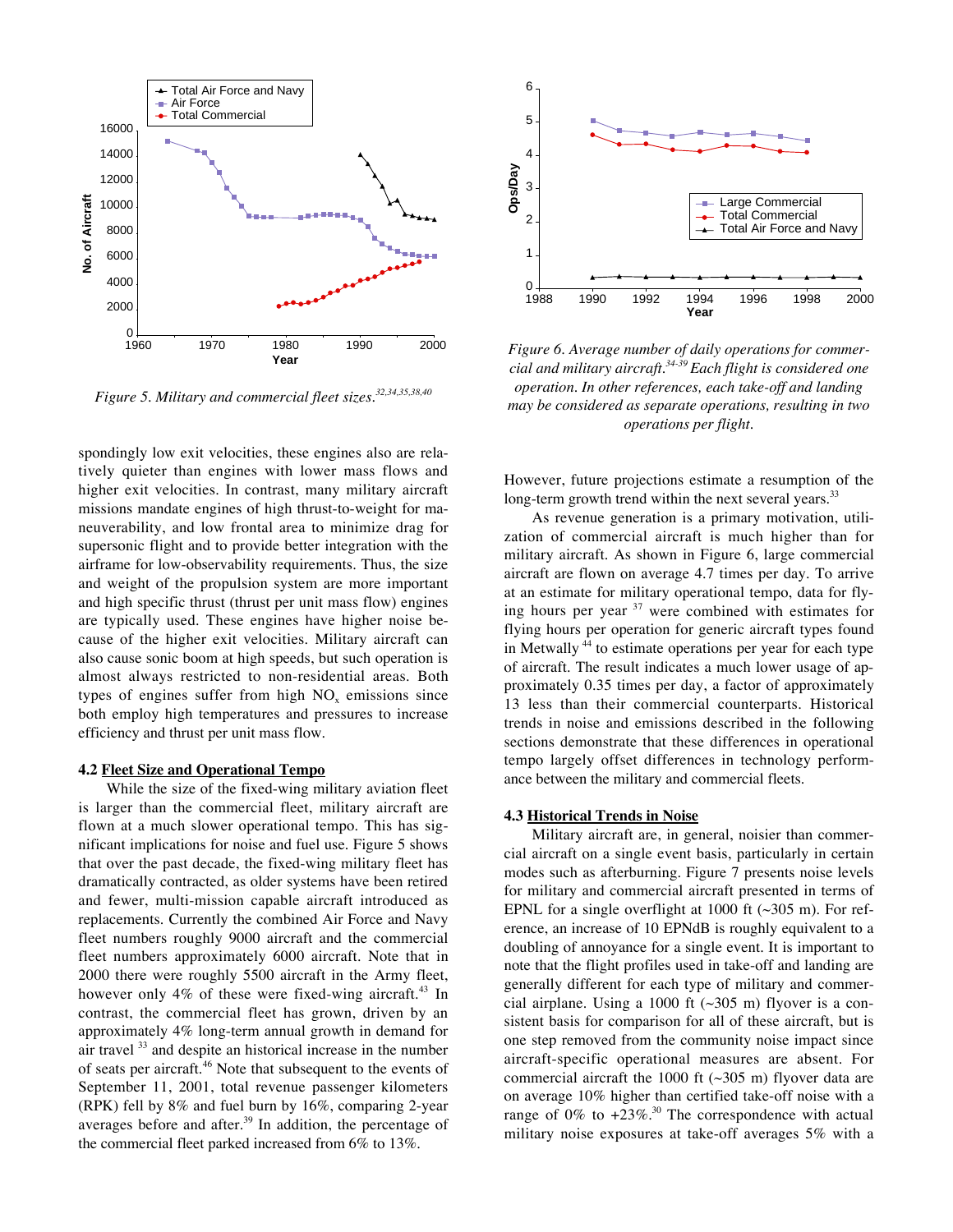

*Figure 7. Effective perceived noise level for military and commercial aircraft, 1000 ft (~305 m) flyover operation.29,34-39 Operations-weighted fleet averages are shown.*

range of  $-3\%$  to  $+10\%$  based on comparison with data provided in Shahady.<sup>31</sup> The high noise from tactical military aircraft is a direct result of the high specific thrust engines employed by these aircraft. Where new production commercial aircraft noise has declined by approximately 15 EPNdB from 1960 to 1995, there has been an increase in noise from new military fighter aircraft over the same period. There is, however, no evidence of discernable trends for other types of military aircraft.

These historical characteristics are manifest in the fleet average noise levels tracked in Figure 7, calculated as the logarithmic, operations-weighted average EPNL for the fleet based on the number of operations performed by each aircraft in each year for which data was available. For aircraft with afterburners it is assumed they are used 50% of the time. From the commercial data, a 10 to 15 year lag is apparent between the introduction of new technology and the time for the fleet to reach the equivalent average performance. This is a reflection of the long service lives of commercial aircraft. In Figure 8, 1000 ft  $(\sim 305 \text{ m})$  flyover data is shown, organized by the number of operations for each aircraft type in 1990 and 1998 in the Air Force and Navy fleets. Similar information is given for the commercial fleet. By performing a logarithmic sum of the EPNdB data for each aircraft for each operation as a function of year, it is possible to compare in an approximate way the balance between number of operations and noise intensity in determining the noise impact of the fleet. When such an energy sum is made, data for military and commercial aircraft fall on top of one another as shown in Figure 8. The calculation again assumes aircraft with afterburners use

them 50% of the time. Although 1000 ft  $(\sim 305 \text{ m})$  flyover data is only representative of the single event noise exposures, Figure 8 suggests that the high noise levels of military aircraft make up for the small number of operations in comparison to commercial aircraft. This is certainly the case for the specific example shown in Figure 2.

### **4.4 Historical Trends in Emissions**

Flying hours data  $32,37$  were combined with fuel flow factors<sup>36</sup> to estimate historical trends in fleet fuel use and efficiency for military aircraft. These trends have a direct relationship to  $CO<sub>2</sub>$  emissions, and when combined with a relevant emission index can be used to develop an understanding of the state of the military fleet with respect to other pollutants such as  $NO<sub>x</sub>$ . These analyses are pertinent to both local air quality and climate change impacts.

Approximately 2-3% of the total fossil fuel use in the United States is currently attributed to aviation. This represents about 14% of that used by the transportation sector as a whole.<sup>39,45</sup> As indicated by the total fuel use trends in Figure 9, the commercial aircraft fleet currently burns approximately 7 times the fuel used for military aviation (Navy and Air Force only). Where total fuel use for commercial aircraft has increased, for military aircraft total fuel use has decreased. Although there are more aircraft in the fixed-wing military fleet than in the commercial fleet, military aircraft are flown much less frequently. As a result, Air Force and Navy fuel use for aviation is currently about 0.4% of total U.S. fossil fuel use. The increase in fuel burn for commercial aviation is a reflection of growth outpacing technological improvement. Considering the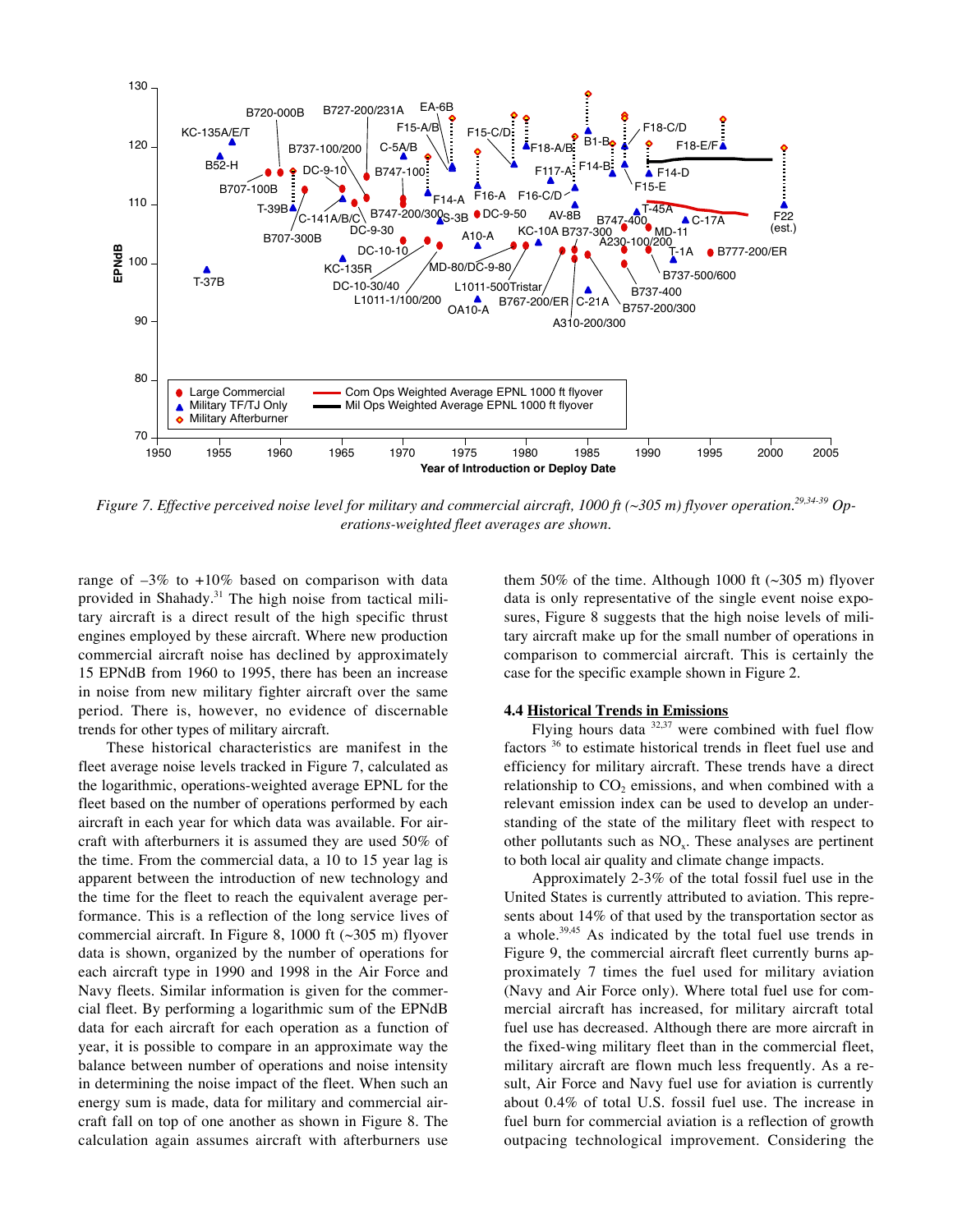

*Figure 8. Effective perceived noise level for military and commercial aircraft, fleet summary, 1000 ft (~305 m) flyover operation.29.34-39 In (a), the number of operations is shown, categorized by aircraft type and noise level for activity in 1990 and 1998. In (b), the cumulative noise level is shown as an energy sum.*

disproportionate radiative effect of aviation fuel burn relative to ground-based sources discussed in Section 3.2, these fuel use levels suggest that U.S. military aviation (excluding the Army) may be responsible for approximately 1% of the total U.S. impact on the climate.

Trends in fuel efficiency, presented on a consumption per time basis are shown for military aircraft in Figure 10. The evolution of the energy intensity for the U.S. fleet and for individual aircraft by year of introduction based on operating data for the period 1991-1998 is given in Figure 11. Thirty-one aircraft types are represented covering over 85% of all domestic and U.S. originating or arriving international RPKs performed by the 10 major airlines.<sup>46</sup> Energy intensity is a measure of how much fuel it takes to move one passenger a unit distance (*e.g.* mega-Joules of fuel energy per revenue passenger kilometer, MJ/RPK). Because military aircraft are optimized for a broad range of mission requirements, there is no obvious trend towards



*Figure 9. Fuel use for commercial and military aviation.34-39*

improved fuel efficiency as in the commercial fleet. However, the importance of fuel efficiency, even for tactical aircraft, is well recognized. $47$  Besides reducing operating costs, fuel efficiency provides greater warfighting capability since less fuel must be tankered or transported, thereby enhancing mobility and reducing logistical requirements.

While reducing energy intensity or fuel consumption tends to reduce overall emissions, there are barriers inherent to air transportation that can act counter to the realized benefit. Reductions in emissions are hindered by the relatively long lifespan and large capital cost of individual aircraft and the inherent lag in the adoption of new technologies throughout the aviation fleet as a result. For commercial aircraft, year-to-year variations in fuel effi



*Figure 10. Historical trends in fuel efficiency for military aircraft.34-38*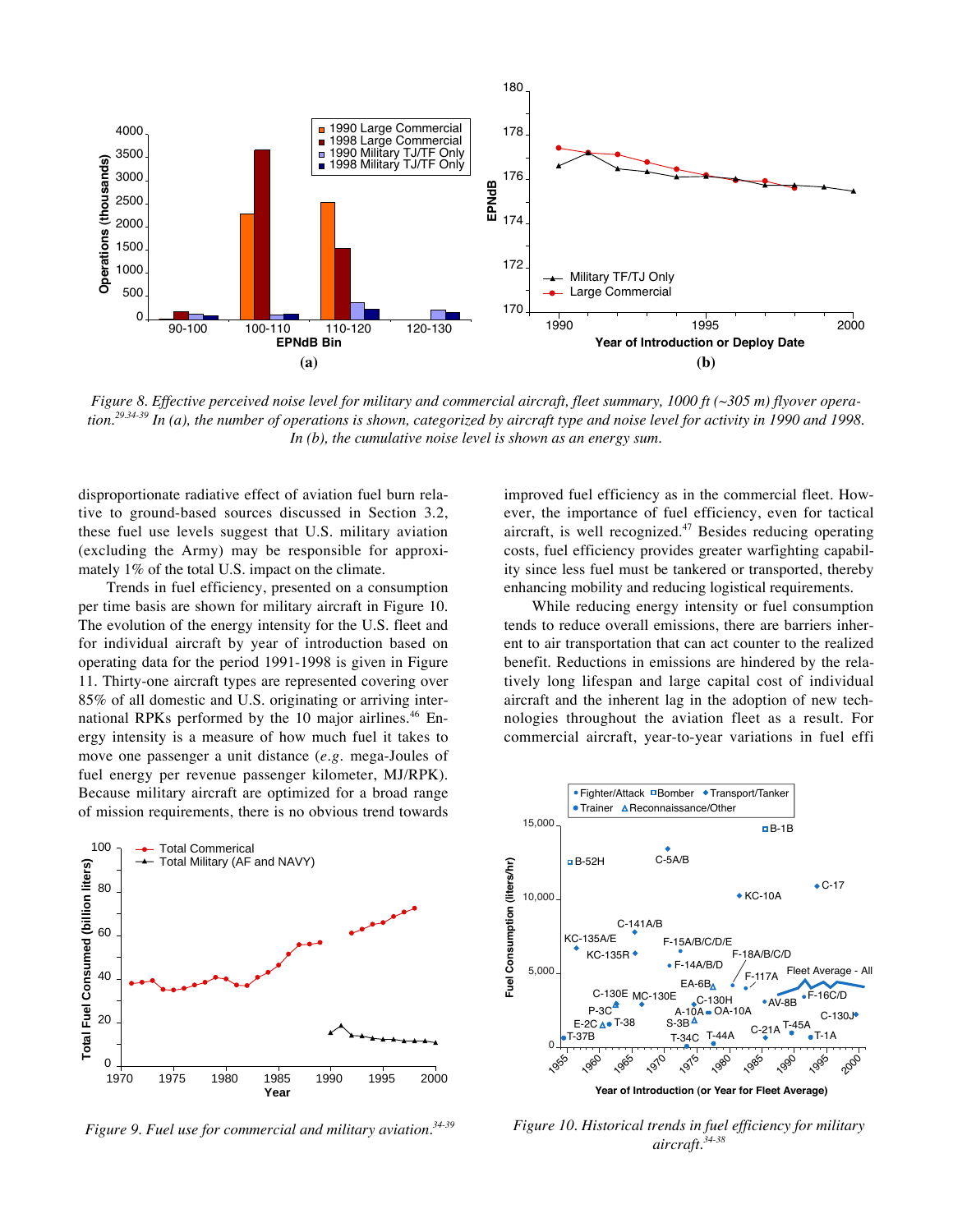

*Figure 11. Historical trends in fuel efficiency for commercial aircraft.39,46*



*Figure 12. Landing / take-off cycle NO<sub>x</sub> emissions from military and commercial aircraft. Operations-weighted fleet averages are shown.34-39,50*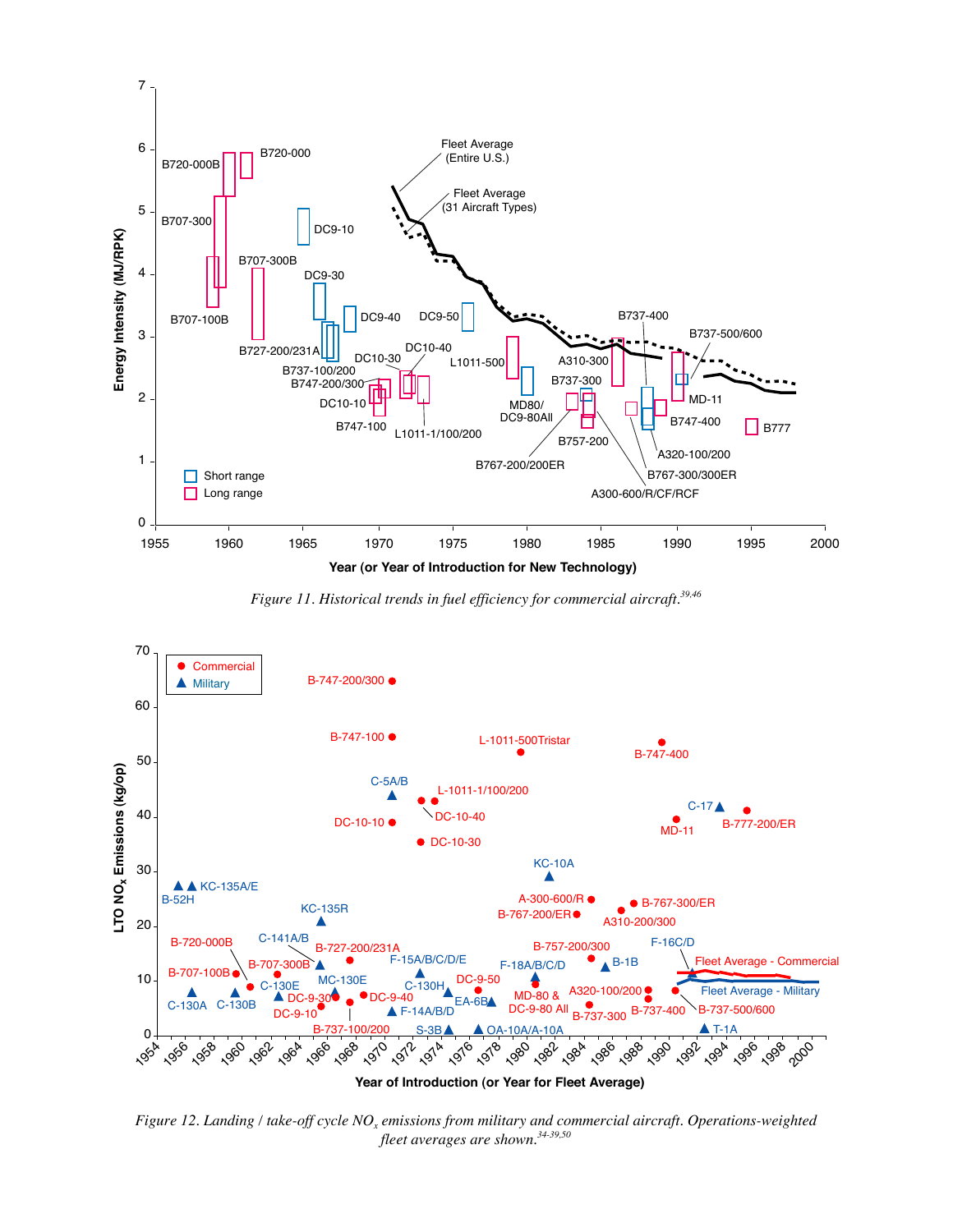ciency for each aircraft type, due to different operating conditions, such as load factor, flight speed, altitude, and routing controlled by different operators, can be  $\pm 30\%$ , as represented by the vertical extent of the data symbols in Figure 11. A combination of technological and operational improvements has led to a reduction in energy intensity of the entire U.S. fleet of more than 60% between 1971 and 1998, averaging about 3.3% per year. In contrast, total RPK has grown by 330%, or 5.5% per year over the same period. Growth is anticipated to continue at a rate  $~4\%$  per year after recovery from the downturn following the events of September 11, 2001.<sup>33</sup>

Because of the high temperatures and pressures within both commercial and military aircraft engines,  $NO<sub>x</sub>$  tends to be the most difficult of the local air quality pollutants to control.  $NO<sub>x</sub>$  emissions are thus a useful, conservative benchmark for the impacts of aviation on local air quality. Trends in  $NO<sub>x</sub>$  emissions for commercial and military aircraft on a per-operation basis are shown in Figure 12. Consistent with the certification standards, the data represent all emissions that occur below 3000 ft  $(\sim 915 \text{ m})$  altitude. The large variability between different aircraft is mainly attributable to the wide range of thrust levels and engine pressure ratios across the aircraft in Figure 12. Note in particular that high values are typically found for large, long-range aircraft. These aircraft also have generally higher fuel efficiencies than other aircraft types as shown aviation on the environment has decreased when averaged nationally. This is a result of roughly constant levels of technology performance coupled with reduced numbers of aircraft and operations and is reflected in terms of fuel burn, total  $NO<sub>x</sub>$  emissions, and integrated measures of community noise. Nonetheless, environmental issues are increasing in importance in terms of their impact on national security. Encroachment on training and constraints on basing choice directly result from requirements to assess and minimize environmental impact. Trends for commercial aviation have been quite different, with evolutionary improvements in technology coupled with rapid growth in numbers of aircraft and operations. These have led to generally increased environmental impacts from commercial aviation for emissions and decreased impacts for noise over the period considered (1960-2000).

There has been a significant change in public willingness to accept noise from aircraft. While the number of people living in a contour of constant noisiness in the U.S. has been reduced by a factor of 15 over the last 30 years, noise complaints and associated constraints on airport expansion and airline operations continue. Against this trend, commercial aircraft are generally getting quieter at a rate estimated to almost balance the increased number of operations in the future. Similarly, military aircraft are producing a roughly constant level of community noise. Notably, the relatively small number of operations by military aircraft does not compensate for the relatively high level of single event noise, which is at least twice as annoying on average than commercial aircraft. As the de-

in Figure 11, highlighting the strong trade-off between fuel efficiency and  $NO<sub>x</sub>$ . In improving the emissions performance of future aviation systems, such trade-offs are inevitable.

On average, per operation, there is minimal difference between the  $NO<sub>x</sub>$  characteristics of commercial and military aircraft. Operations-weighted fleet averages for commercial and military aircraft are almost identical and have been nearly constant over the last ten years. When the roughly constant fleet-average  $NO<sub>x</sub>$  emissions per flight are combined with the changes in number of flights per year for military and commercial aircraft, the overall impact of commercial aircraft on local air quality has risen whereas that for military aviation has declined. These results are depicted in Figure 13 where it can also be seen that the total  $NO<sub>x</sub>$  emissions from commercial aircraft are nearly 6 times those of military aviation. Less than 1% of all U.S. mobile source emissions of  $NO<sub>x</sub>$  come from commercial, military and general aviation aircraft.<sup>48,49</sup>

#### **5 CONCLUSIONS AND RECOMMENDATIONS**

To explain the factors that govern the relationship between military aviation and the environment, this paper has presented a review of the current issues and trends related to noise and emissions impacts. Against a backdrop of increasing public concern about the environment and increasing regulatory stringency, the impact of military mand for environmental amenities such as quiet grows, as areas around bases become increasingly urbanized, and as requirements for range use increase, noise constraints on military aviation are expected to rise.

Trends in  $NO<sub>x</sub>$  emissions were employed in this discussion as a surrogate for air quality impacts from military aviation. New military and commercial aircraft tend to have higher  $NO<sub>x</sub>$  emissions than older aircraft as a byproduct of the higher temperatures and pressures used in modern engines for reduced fuel burn and higher thrust-toweight ratio. While the contraction of the military fleet has



*Figure 13. Total NO<sub>x</sub> emissions from the commercial and military fleets. 34-39,50*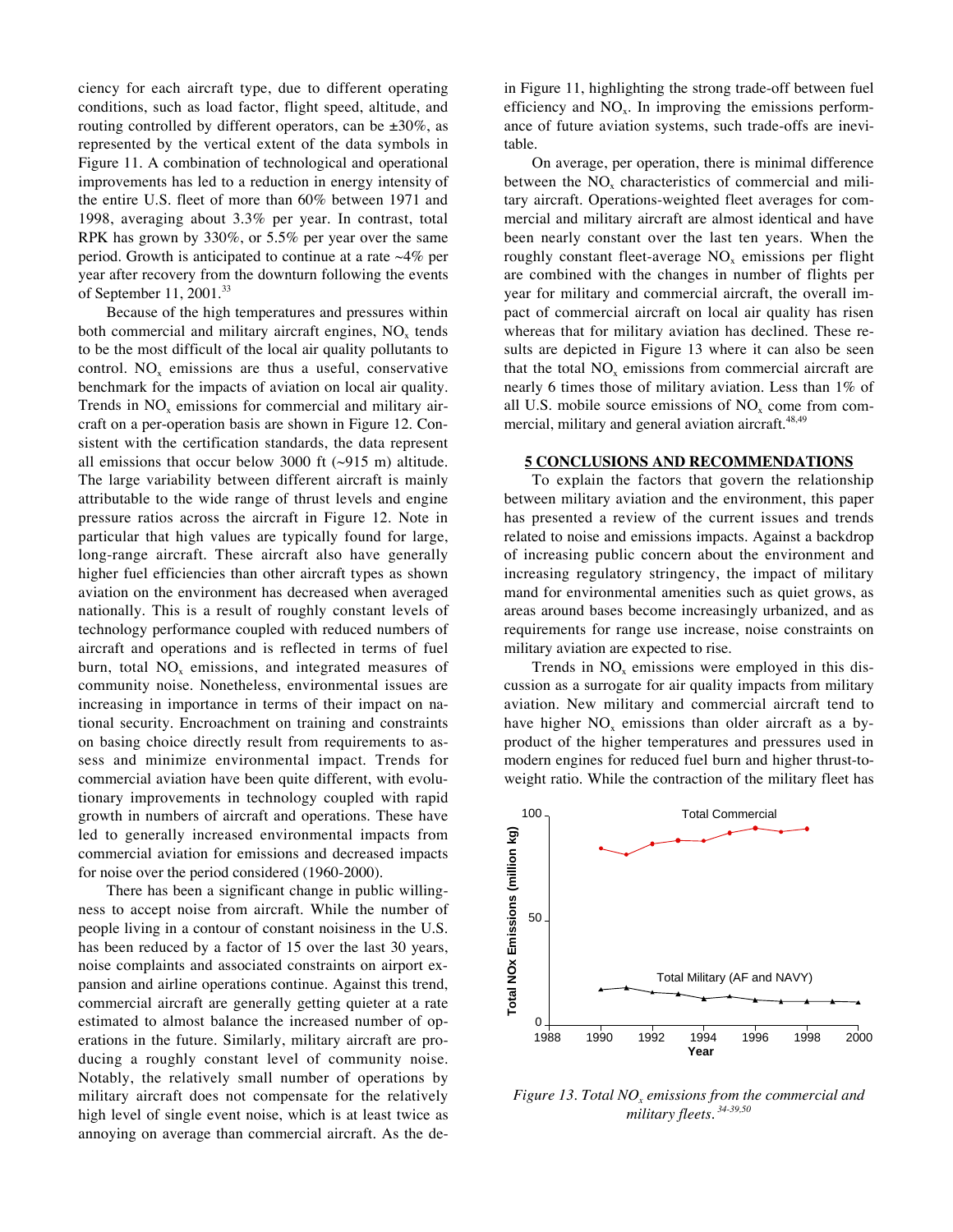reduced the total national  $NO<sub>x</sub>$  emissions, the contraction typically came about through base closures. Therefore the local air quality impact around any one base may be expected to increase as new aircraft such as the Joint Strike Fighter are introduced into the fleet. This is a particularly important issue for the military with respect to the conformity requirements of the CAA.

The policy outlook for the impact of climate issues on military aviation is uncertain. Aviation is currently responsible for approximately 2-3% of U.S. fossil fuel use. Roughly 0.4% is attributable to military aviation. However, fuel burn at altitude is estimated to lead to a disproportionate impact on the environment (by roughly a factor of two). Thus it can be approximated that 1% of all U.S. anthropogenic forcing of the climate is presently related to military aviation. Whereas commercial aviation is expected to see improvements in fuel burn averaging about  $1\%$  per year,<sup>46</sup> similar improvements are not expected for military aviation. This is because of the unique requirements for speed and maneuverability for military aircraft, such that fuel burn is not always the dominant design requirement, and also because of the very slow evolution of the military fleet due to high capital costs. The average age of the military fleet is 21 years versus 13 years for the commercial fleet.

It is critical to establish and monitor trends nationally as part of communicating changes in environmental impact. This should include maintaining estimates of the number of people impacted by military aviation noise and emissions. This review is intended to help launch a consideration of the factors that determine information needs concerning environmental impact, but also to highlight that tools and processes to assess the national security impact of various operational restrictions are not available. This is perhaps the most important challenge for the DoD in achieving an effective balance of national security and environmental impact. Currently, the DoD has little specific quantitative information to assess impacts of environmental restrictions on training and readiness.

### **ACKNOWLEDGEMENTS**

We thank the mentors for the Defense Science Study Group, personnel from the Institute for Defense Analyses, and the many members of the Defense Department who provided information for this study. Holly Whitt of the Institute for Defense Analyses library was particularly helpful in obtaining the data and references used in the study. We also thank Diana Park of the MIT Gas Turbine Laboratory for her work in producing this paper.

### **REFERENCES**

- 1. United States Department of Defense, "FY 2001 Defense Environmental Quality Program Annual Report To Congress," Office of the Deputy Under Secretary of Defense (Installations and Environment), 2001.
- 2. United States Department of Defense, "Implementation of the Department of Defense Training Range Compre-

hensive Plan: Insuring Training Ranges Support Training Requirements, Report to the Congress," Office of the Under Secretary of Defense (Personnel and Readiness), February 2004.

- 3. United States Department of Defense, "Readiness and Range Preservation Initiative," Defense Environmental Network and Information Exchange [online], URL: http://www.denix.osd.mil/denix/Public/Library/Sustain/ RRPI/rrpi.html, [cited June 2004].
- 4. Pike, J., "Naval Auxiliary Landing Field (NALF) Fentress," GlobalSecurity.org [online], URL: http://198.65.138.161/military/facility/fentress.htm [cited May 2002].
- 5. United States Air Force, "Final Environmental Impact Statement for Initial F-22 Operational Wing Beddown," Air Combat Command / CEVP, Langley Air Force Base, Virginia, November 2001.
- 6. Engleman, L., "Draft Airborne Noise Encroachment Action Plan, Pre-Decision Working Paper," Sustainable Ranges Outreach Committee, Department of Defense, United States Air Force, Bases and Units Branch, Washington, D.C., 2001.
- 7. Fallon, Adm. W.J., "Statement before the House Committee on Government Reform on Constraints on Military Training," Department of Defense, Office of the Chief of Naval Operations, Washington, D.C., May 9, 2001.
- 8. Bowers, T., "Draft Air Quality Action Plan, Pre-Decision Working Paper," Sustainable Ranges Plan, Department of Defense, Office of the Chief of Naval Operations, Washington, D.C., 2001.
- 9. Fargo, Adm. T.B., "United States Pacific Fleet Briefing," United States Pacific Fleet, Pearl Harbor, HI,, June 21, 2001.
- 10. Levin, Sen. C., and Warner, Sen. J., "Senate and House Complete Conference on National Defense Authorization Bill for Fiscal Year 2002," Press Release, United States Senate Committee on Armed Services, Washington, D.C., December 12, 2001.
- 11. Federal Interagency Committee on Aircraft Noise, "Federal Agency Review of Selected Airport Noise Analysis Issues," Washington, D.C., August 1992.
- 12. World Health Organization, *Guidelines for Community Noise*, edited by B. Berglund, T. Lindvall, and D. H. Schuela, Cluster of Sustainable Development and Healthy Environment, Department of the Protection of the Human Environment, Occupational and Environmental Health. Geneva, Switzerland, 1999.
- 13. National Research Council, "Guidelines for Preparing Environmental Impact Statements on Noise," Report of Working Group 69, Assembly of Behavioral and Social Sciences, Committee on Hearing, Bioacoustics, and Biomechanics, Washington, D.C., 1977.
- 14. Morrison, S. A., Winston, C., and Watson, T., "Fundamental Flaws of Social Regulation: The Case of Airplane Noise," *The Journal of Law and Economics*, Vol. XLII, October 1999, pp. 723-743.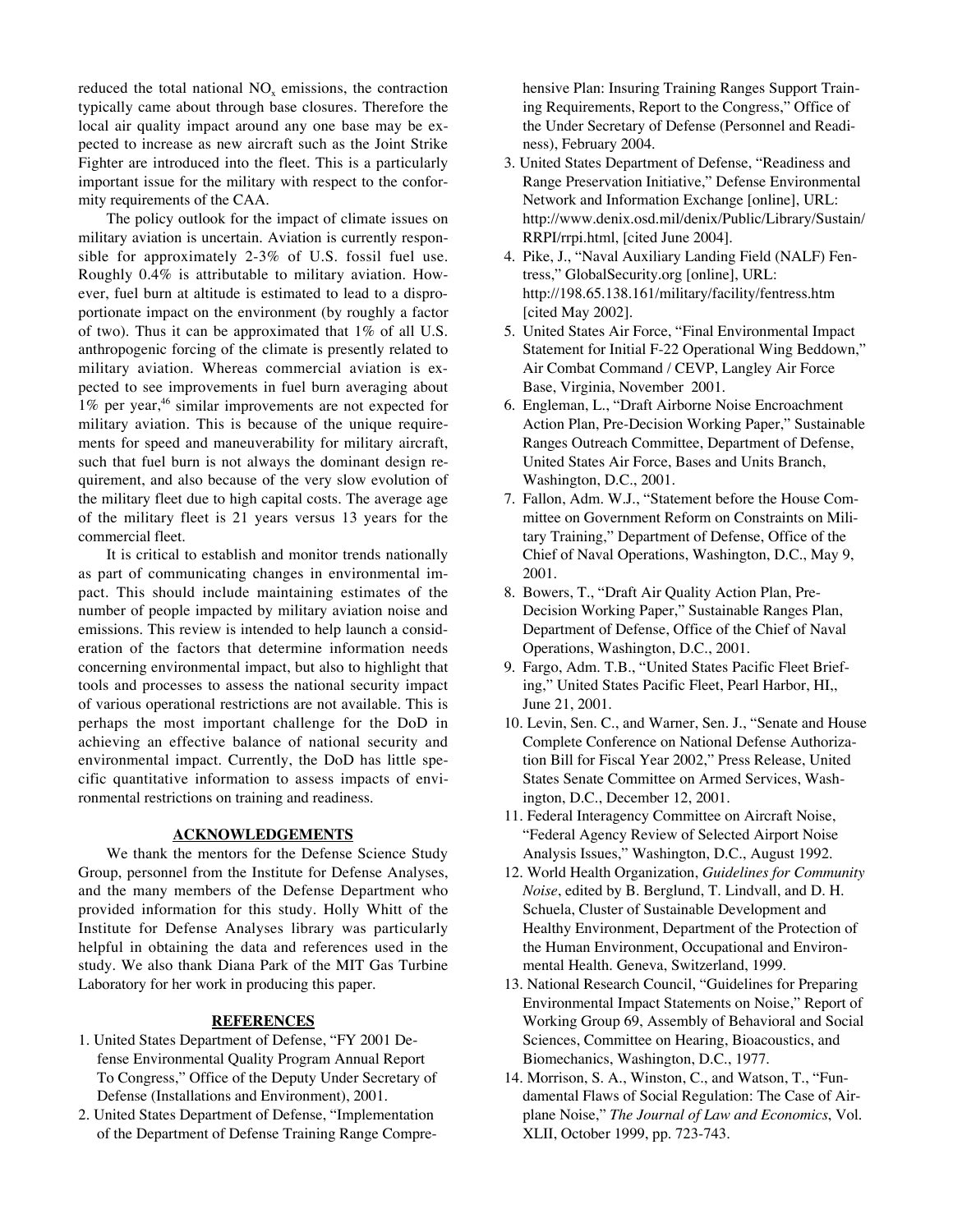- 15. United States General Accounting Office, "Aviation and the Environment: Transition to Quieter Aircraft Occurred as Planned, but Concerns About Noise Persist: Report to the Ranking Democratic Member, Committee on Transportation and Infrastructure, House of Representatives," GAO-01-1053, Washington, D.C., September 2001.
- 16. Downing, M., Schmidt-Bremer, M., Kanzler, J., and Amefia, K., "Noise Study for the Introduction of the F/A-18E/F to the East Coast," Wyle Acoustics Group, Wyle Laboratories, WR 02-08, prepared for the Department of the Navy, Engineering Field Activity Chesapeake, Naval Facilities Engineering Command, Washington, D.C., April 2003.
- 17. National Research Council, "For Greener Skies: Reducing Environmental Impacts of Aviation," Committee on Aeronautics Research and Technology for Environmental Compatibility, Aeronautics and Space Engineering Board, Washington, D.C., 2002.
- 18. Norfolk International Airport, "Frequently Asked Questions," URL: http://www.norfolkairport.com/faq\_answers2.html#pla nes, [cited June 2004].
- 19. United States Navy, "Air Installation Compatible Use Zone (AICUZ) Study for NAS Oceana and NALF Fentress," Naval Air Station Oceana, Virginia Beach, VA, 1999.
- 20. Intergovernmental Panel on Climate Change, *Aviation and the Global Atmosphere*, edited by J.E. Penner, D.H. Lister, D.J. Griggs, D.J. Dokken, and M. McFarland, Cambridge University Press, Cambridge, UK, 1999.
- 21. United States Environmental Protection Agency, "Evaluation of Air Pollutant Emissions from Subsonic Commercial Jet Aircraft, Final Report," EPA 420-R-99-013, Engine Programs and Compliance Division, Office of Mobile Sources, Ann Arbor, MI, prepared for EPA by ICF Consulting Group, April 1999.
- 22. Intergovernmental Panel on Climate Change, "Climate Change 2001: Synthesis Report," contribution of Working Groups I, II, and III to the Third Assessment Report of the Intergovernmental Panel on Climate Change, Cambridge University Press, Cambridge, UK, 2002.
- 23. Stenzel, J., Trutt, J., and Cunningham, C., "Flying Off Course, Environmental Impacts of America's Airports," National Resources Defense Council, October 1996.
- 24. United Kingdom Royal Commission on Environmental Pollution, "The Environmental Effects of Civil Aircraft in Flight," Special Report, London, U.K., November 29, 2002.
- 25. United States Environmental Protection Agency, "Procedures for Emission Inventory Preparation, Volume IV: Mobile Sources," EPA 420-R-92-009, Emission Planning and Strategies Division, Office of Mobile Sources, and Technical Support Division, Office of Air

Quality Planning and Standards, Washington, D.C., 1992.

- 26. Environmental Quality Management, and Weston, R.F., "Aircraft Engine and Auxiliary Power Unite Emissions Testing Final Report," prepared for the United States Air Force, IERA/RESQ, Brooks Air Force Base, Texas, December 1998.
- 27. International Civil Aviation Organization, *Engine Exhaust Emissions Data Bank* [online database], URL: http://www.qinetiq.com/home/markets/aviation/aircraf t\_engine\_exhaust\_emissions\_databank.html, [cited] July 2002].
- 28. Scott, "Aircraft Air Pollution Emission Estimation Techniques," Air Force Center for Environmental Excellence, Civil and Environmental Engineering Development Office, Air Force Engineering and Services Center, Brooks Air Force Base, TX, September 1978.
- 29. United States Federal Aviation Administration, Integrated Noise Model, Noise Level Database, Version 6.0c, Office of Environment and Energy, Washington, D.C., September 2001.
- 30. United States Federal Aviation Administration, "Noise Levels for U.S. Certificated and Foreign Aircraft," Advisory Circular 36-1G, Office of Energy and Environment, Washington, D.C., August 1997.
- 31. Shahady, P.A., "Military Aircraft Noise," Paper 73- 1291, presented at AIAA/SAF 9th Propulsion Conference, Las Vegas, Nevada, November 5-7, 1973.
- 32. BACK Aviation Solutions, Fleet PC Database, Version 4.0, New Haven, CT, 2001.
- 33. United States Federal Aviation Administration, "FAA Aerospace Forecasts Fiscal Years 2004-2015," FAA-APO-04-1, Office of Aviation Policy & Plans, U.S. Department of Transportation, March 2004.
- 34. United States Navy, "Actual Analysis Report, Version 1261, Fiscal Years 1990-2000," provided by A. Fowler, N78CF, Naval Operations Staff (OPNAV), Washington, D.C., 2001.
- 35. United States Air Force, "The USAF Summary," Directorate of Management Analysis, Comptroller of the Air Force, February 1978.
- 36. United States Air Force, *"*Command Unique MDS AVFUEL Factor Summary, FY 2000 AFCAIG Cycle," Assistant Secretary of the Air Force (Financial Management and Comptroller), Washington, D.C., 2001.
- 37. United States Air Force, "History of USAF Flying Hours for Planning and Programming" A-41 Report, provided by D. J. O'Neil, Air Force Training Division (AF/XOOT), Washington, D.C., 2001.
- 38. United States Air Force, "United States Air Force Statistical Digest FY2000," Assistant Secretary of the Air Force (Financial Management And Comptroller), Washington, D.C., 2001.
- 39. United States Department of Transportation, *Air Carrier Summary Data (Form 41 and 298C Summary Data)* [online database]*,* Bureau of Transportation Sta-